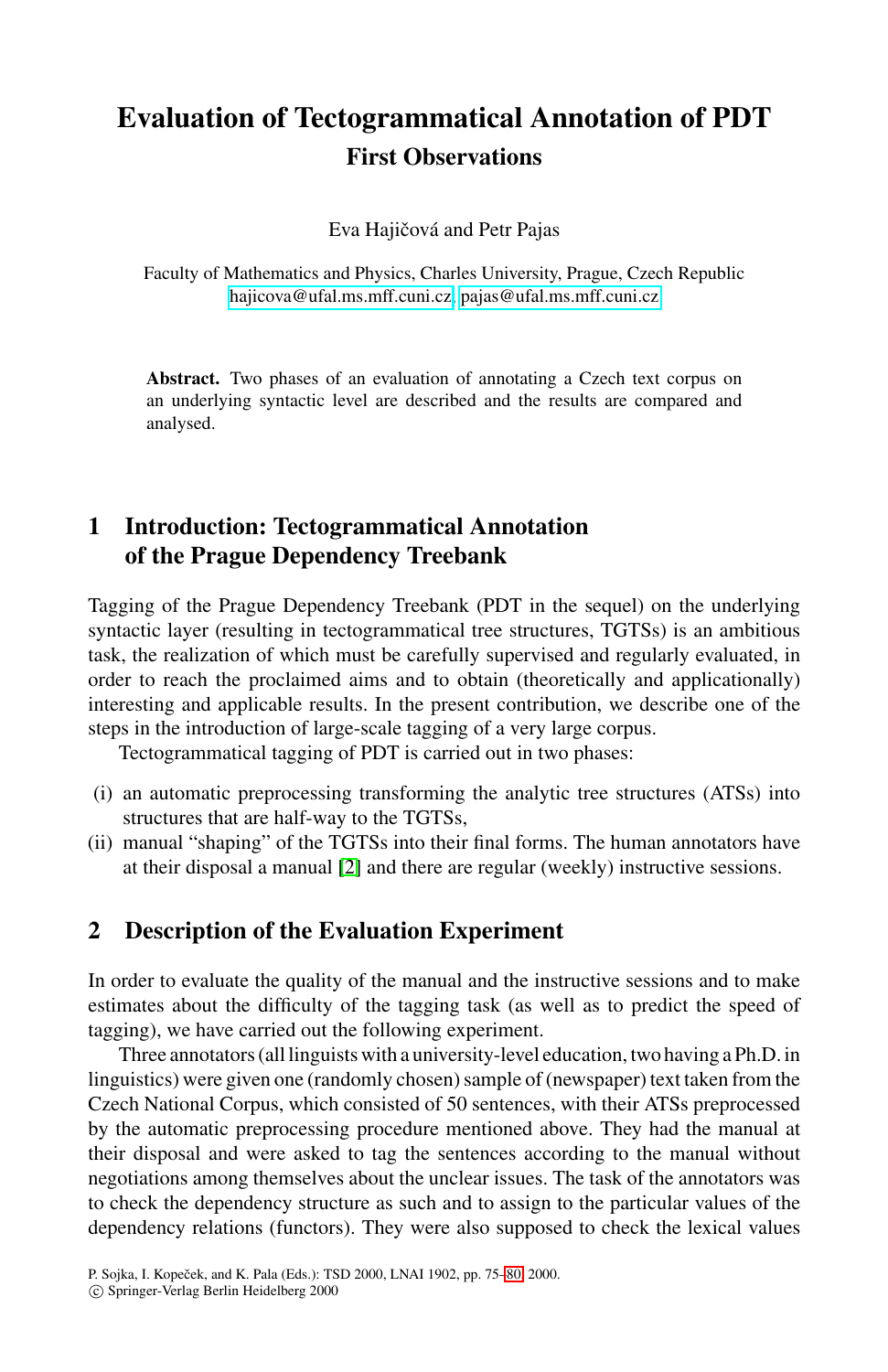<span id="page-1-0"></span>of the nodes and to add appropriate lexical values in case they added some node in the TGTS that was deleted in the surface structure and therefore was missing also in the ATS. A special programme was written to compare the results of the three annotators sentence by sentence (actually, word by word (or node by node)) and to summarise some statistical and qualitative results.

After the evaluation of the results and after a thorough discussion during several instructive sessions about the points in which the annotators differed, we have repeated the same task with the same annotators annotating another randomly chosen set of 47 sentences, to compare the results in order to obtain some judgements about the degree of improvements of the quality of tagging and also to make some predictions about the speed.

## **3 The First Round of the Experiment**

Out of the total of 50 sentences, only for 10 of them all the annotators gave the same TGTSs; since the number of occurrences of dependency relations in these sentences was not greater than 3, this is a negligible portion of the whole set. The distribution of the number of sentences and the number of differences (one difference means that one dependency relation or a part of a label of a node was assigned in a different way by one of the annotators) is displayed in Table 1.

**Table 1.** The distribution of the number of sentences and the number of differences

| No. of diff. 1 2 3 4 5 6 7 9 10 11 13 14 20 21 27 |  |  |  |  |  |  |  |  |
|---------------------------------------------------|--|--|--|--|--|--|--|--|
| No. of sent. 3 4 4 5 3 3 4 1 6 2 1 1 1 1 1        |  |  |  |  |  |  |  |  |

**Table 2.** Distribution of sentences according to the number of differences in each sentence ignoring the differences in lemmas

| No. of diff. 1 2 3 4 5 6 7 8 9 10 11 18 20 21 |  |  |  |  |  |  |  |
|-----------------------------------------------|--|--|--|--|--|--|--|
| No. of sent. 6 4 3 7 4 3 3 2 2 2 1 1 1 1      |  |  |  |  |  |  |  |

Let us note that the number of dependency relations is slightly smaller than the number of words in the sentence, due to the fact that more nodes get taken away than newly restored. The total number of occurrences of dependency relations (i.e. edges) in the test set was 720; the number of differences was 290. Out of this total number of differences, there were 56 differences in lemmas, 64 differences in the determination of which node depends on which node, and 58 differences in the restoration of nodes not appearing in the ATSs but restored – at least by one of the annotator – in the TGTSs. This leads us to the total of 178 differences in other features than the values of the dependency relations, i.e. out of the total of 720 occurrences of dependency relations (edges) in the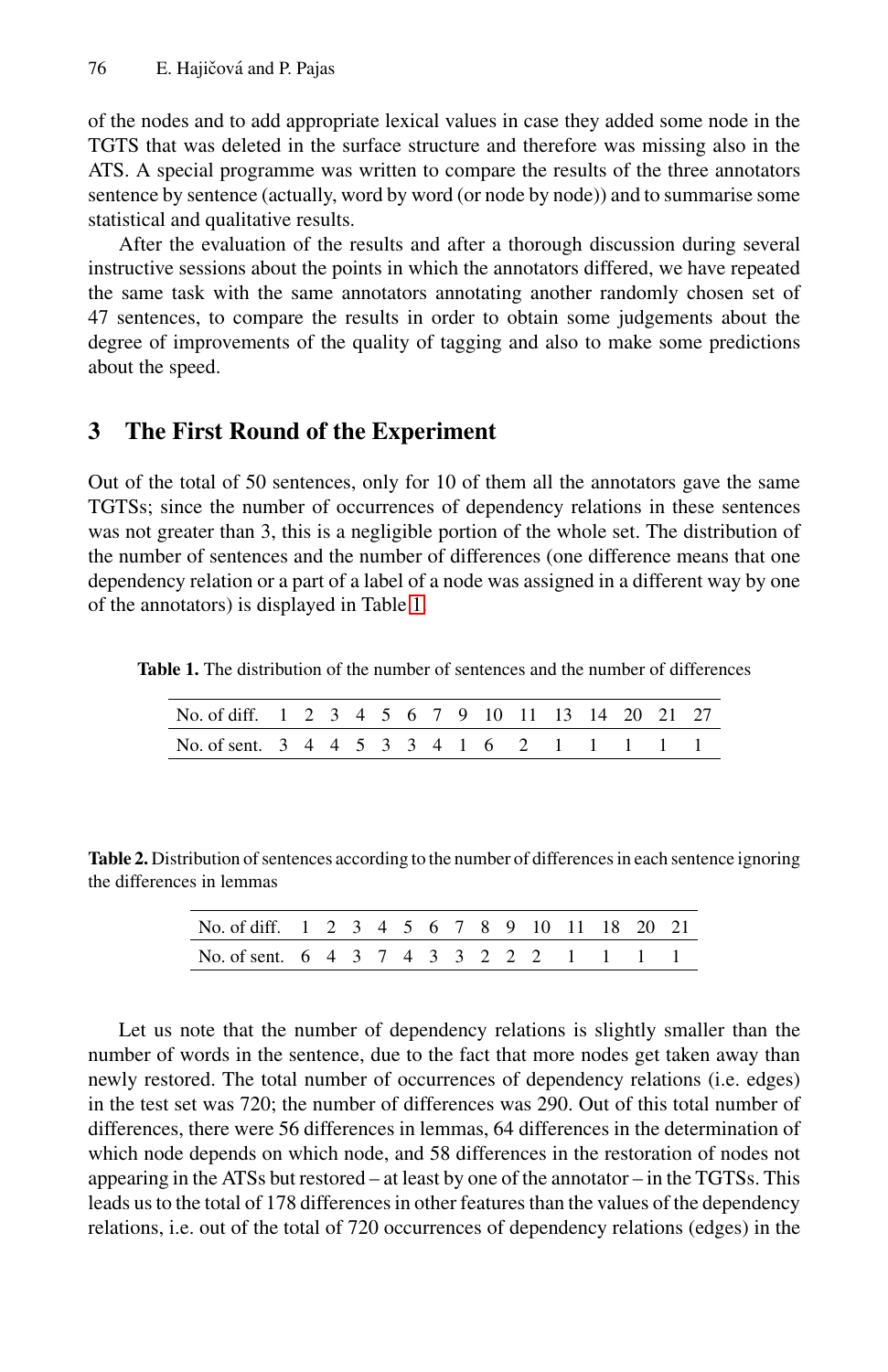first set of sentences, there were 112 differences in the assignment of the values of these relations, and 64 differences in the establishment of the edges. It is interesting to note that while the trees with difference 0 were more than simple, the trees with the number of differences  $N = 1$  were rather complicated (including 13, 9 and 18 relations respectively), and the same holds about  $N = 2 (12, 5, 9, 15)$ , and  $N = 3 (26, 11, 17, 4)$ . The sentences with  $N > 10$  were almost all complex sentences with one or more coordinated structures ( $N = 11, 13, 20$ ), with several general participants expressed by a zero morph  $(N = 21)$ , structures with focus-sensitive particles in combination with negation and with general participants ( $N = 14$ ), and a structure with several surface deletions that should be restored in the TGTS ( $N = 27$ ).

The following observations seem to be important:

- (a) The dependency relations (i.e. edges) were correctly established in all cases with the following exceptions:
	- (i) the position of focussing particles.
	- (ii) the apposition relation was attached differently in one case
	- (iii) in several cases, the edges for obligatory, though (superficially) deletable, complementations of verbs were missing with one or two annotators. Improvements to be done: for (i) and (ii), more specific instructions should be formulated in the manual; (iii) will improve once the basic lexicon is completed with the
- assignment of verbal frames specifying the kinds of obligatory complementations. (b) Lexical labels: the differences concerned uncertainties in assigning the value Gen (for a general participant) and 'on' (pronoun 'he' used in pro-drop cases) and cor (used in cases of control). Improvement: these cases are well-definable and should be more clearly formulated in the manual.
- (c) Values of dependency relations: The instructions give a possibility to put a question mark if the annotator is not sure or to use alternatives (two functors). The differences mostly concern uncertainties of the annotators when they try to decide in favour of a single value; other differences are rather rare and concern issues that are matters of linguistic discussions.

#### **4 The Second Round of the Experiment**

In the second round of the task, we have evaluated the assignment of TGTSs to 47 sentences in another randomly chosen piece of text (again, taken from the newspaper corpus). When analysing the results, we faced a striking fact (not so prominent in the first round): there was a considerable amount of differences in the shape rather than in the value of the lexical tags, esp. with lemmas of the general participants (Gen vs. gen) and of the added nodes for co-referring elements (Cor vs. cor). Also, other differences in the lemmas were rather negligible caused just by certain changes in the instructions for the annotators.

In Table [3,](#page-3-0) we count all differences and in Table [4](#page-3-0) we ignore the differences in lemmas. A comparison of the two Tables, e.g., shows that if differences in lemmas are ignored, the number of sentences with the number of differences equal to 0 through 2 increases from 20 to 26, and that the number of sentences with the number of differences greater than 7 decreases from 10 to 5.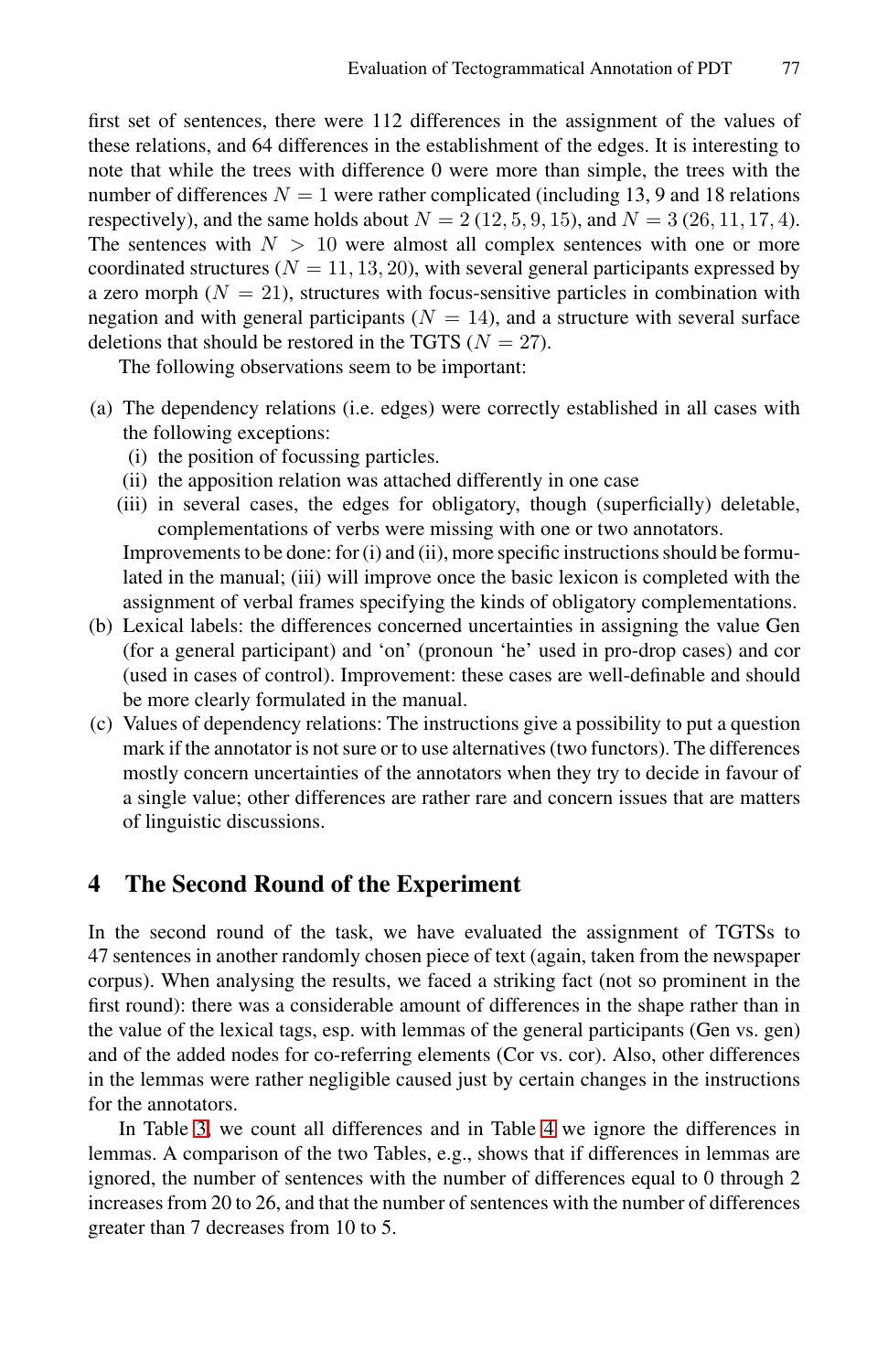| No. of diff. 0 1 2 3 4 5 6 7 8 9 10 11 12 14 16 18 29 |  |  |  |  |  |  |  |  |  |
|-------------------------------------------------------|--|--|--|--|--|--|--|--|--|
| No. of sent. 5 8 7 4 4 5 2 2 1 1 1 2 1 1 1 1 1        |  |  |  |  |  |  |  |  |  |

<span id="page-3-0"></span>**Table 3.** Distribution of sentences according to the total number of differences in each sentence

**Table 4.** Distribution of sentences according to the number of differences in each sentence ignoring the differences in lemmas

| No. of diff. 0 1 2 3 4 5 6 7 11 12 14 28 |  |  |  |  |  |  |
|------------------------------------------|--|--|--|--|--|--|
| No. of sent. 8 7 11 2 6 4 2 2 2 1 1      |  |  |  |  |  |  |

The total number of occurrences of dependency relations (i.e. edges) in the second test set was 519; the number of differences was 239. Out of this total number of differences, there were 54 differences in lemmas, 1 difference in the assignment of modality, 35 differences in the determination of which node depends on which node, and 43 differences in the restoration of nodes not appearing in the ATSs but restored – at least by one of the annotator – in the TGTSs. This leads us to the total of 133 differences in other features than the values of the dependency relations, i.e. out of the total of 519 occurrences of dependency relations (edges) in the second set of sentences there were 106 differences in the functors.

In contrast to the first round of the experiment, in the second round the trees with differences 0 were comparatively rich in the number of relations they contained; having 2, 2, 4, 9, and 10 relations if all differences are taken into account, and if the differences in lemmas are ignored, the set of sentences without differences is even enriched by sentences with 7, 11, and 17 relations. The trees with the number of differences  $N = 1$ were again rather complicated (including 4, 6, 7, 9, 9, 10, 11, 17 relations, if all differences are taken into account), and the same holds about  $N = 2$  (5, 5, 7, 7, 8, 11, 15), and  $N = 3 (8, 8, 11, 13)$ . Similarly as in the first round, the sentences with  $N > 10$  included differences in the assignment of general participants expressed by zero morphs (this is true about all sentences in this group), and in most of them the same differences were repeated because of the fact that the sentences included coordination.

#### **5 Comparison**

To make Tables [1](#page-1-0) and 3 comparable, we exclude the number of sentences with  $N = 0$ . This group was of no importance in the first round because the sentences included there were very poor in the number of relations they contained, but in the second round this figure is rather important because the sentences belonging there are rather complex (having 2, 2, 4, 9, and 10 relations if all differences are taken into account, and if the differences in lemmas are excluded, this set of sentences is even enriched by sentences with 7, 11, and 17 relations). In total, there are 40 sentences taken into account in Table [1](#page-1-0) and 42 in Table 3; out of this total number, 19 sentences in the first round contain less than 5 differences, the rest includes more differences; this number improves in the second round, in which there are 28 with less than 5 differences, i.e. an improvement of almost 50%.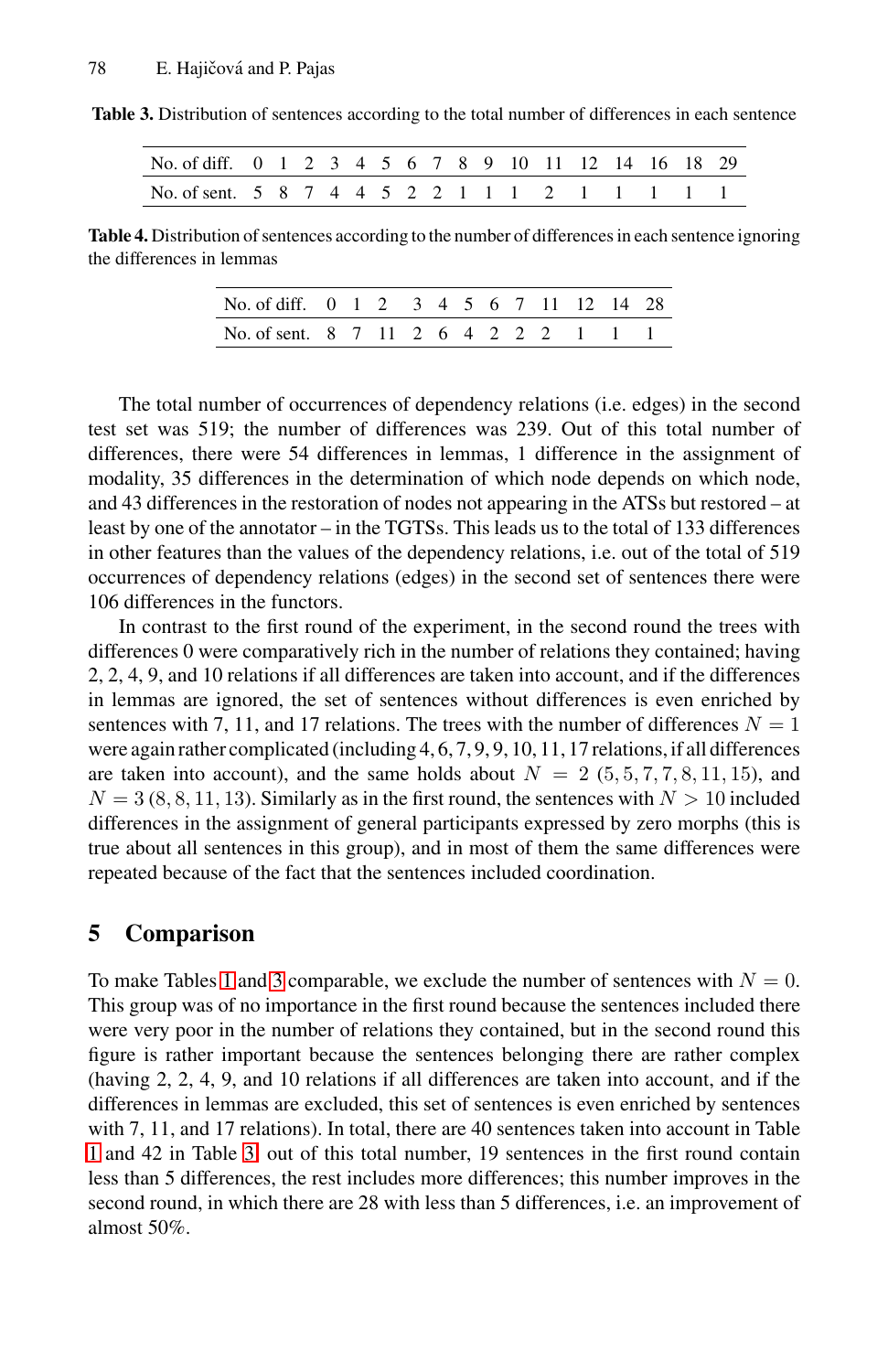There was a considerable improvement in the assignment of the values of the dependency relations if compared with the first round: out of the total of 123 differences, 21 are not real differences because they consist in an assignment of a "double functor" (or a "slashed" value) by some of the annotators and only one of the values of such a double functor by the other(s). The possibility of an assignment of two (or even more) alternatives to a simple node was introduced in order to make it possible for an annotator to express his/her uncertainty in case even the context does not make it clear what particular relation is concerned (e.g. ACMP/COND – Accompaniment or Condition; EFF/RESL – Effect of Result; AIM/BEN – Aim or Benefactive). The introduction of the slashed values is very important for the future research in the taxonomy of dependency relations (merging two current types into one, or making more distinctions) based on the corpus, or formulating the criteria for the distinction between particular values in a more explicit way. In any case, however, the agreement between the annotators on one of the values (and the disregard of the other value by other annotators) should not be really counted as a difference.

There remain, of course, differences which have to be reduced in the further course of the annotation task. The following observations seem to be important for the future development:

- (i) As already noticed in (a)(iii) in Section [3](#page-1-0) above, in several cases, the edges for obligatory, though (superficially) deletable, complementations of verbs or nouns were missing with one or two annotators. There has been a considerable improvement over the first round since the instructions in the manual have been made more precise in that the restoration of deletable complementations of nouns is restricted to deverbatives in the strict sense, specified by productive derivational means (endings such as *-ání*, *-ení*). However, there still were cases where the annotators added nodes in cases which were excluded by the instructions (*prodejce* 'seller', *rozhodnutí* 'decision') or were not certain if they are supposed to distinguish two meanings of the deverbative (*uznání* 'recognition' or 'recognising', *plánování* 'planning' or 'the result of planning'). This is really a difficult point and we may only hope that a better routine will be acquired by the annotators during the annotation process.
- (ii) Another case of incorrect restoration is connected with the different types of 'reflexive' forms in Czech. In the TGTSs, a distinction should be made between cases where the reflexive form of the verb is equivalent to a passive (the so-called reflexive passive is very frequent especially in technical text) , or whether the particle '*se*' is an integral part of the verb (esp. the so-called reflexivum tantum). Examples of the former type occurring in our sample are the forms *slo se ˇ* 'they went', *vytva´rˇ´ı se* '(it) is created'; in these cases, the lemma '*se*' of the corresponding node in the ATS is 'rewritten' to the lemma of a general participant (gen) and gets the functor of Act; the subject of the (surface) construction gets the functor Pat. In the latter type of reflexive verbs, the ATS node with the label '*se*' is deleted and the particle '*se*' is added to the lexical label of the verb; this is the case of verbs such as *specializovat se* 'specialise', *orientovat se* 'orientate oneself', *predstavit ˇ* si 'imagine', *pustit se* 'to get involved in', *zabyvat se ´* 'occupy oneself with'. Improvement should be reached by more explicit (and more thoroughly exemplified) instructions in the manual.